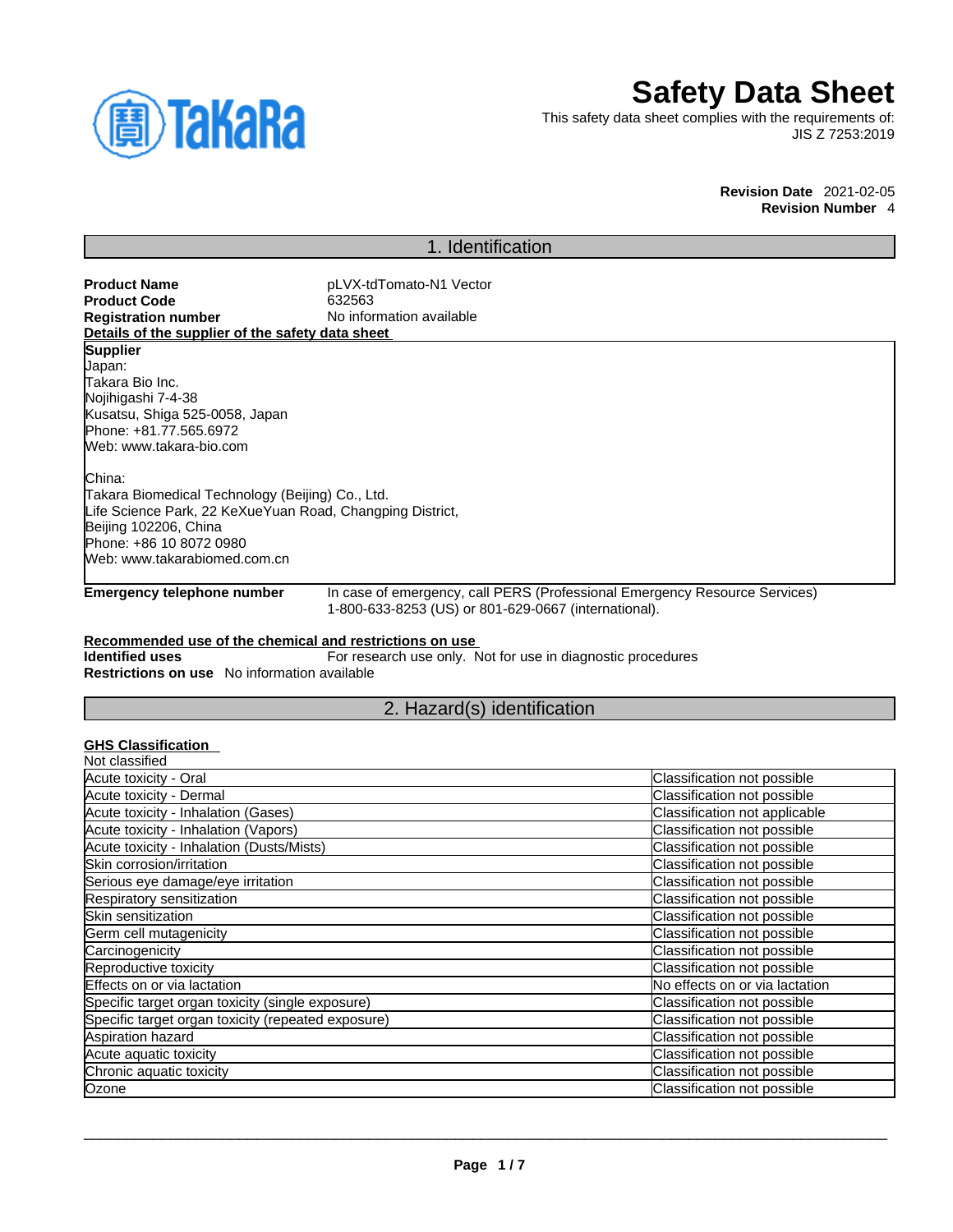#### **GHS label elements**

**Hazard Statements**  Not classified

**Prevention** • Not applicable

**Response** • Not applicable **Storage** • Not applicable **Disposal** • Not applicable

**Other hazards**  No information available.

3. Composition/information on ingredients

#### **Pure substance/mixture** Mixture

#### **Pollutant Release and Transfer Registry (PRTR)** Not applicable

#### **Industrial Safety and Health Law**  ISHL Notifiable Substances

Not applicable

Harmful Substances Whose Names Are to be Indicated on the Label Not applicable

### **Poisonous and Deleterious Substances Control Law**

Not applicable

### 4. First-aid measures

| In case of inhalation                                 | Remove to fresh air.                                                                                                    |
|-------------------------------------------------------|-------------------------------------------------------------------------------------------------------------------------|
| In case of skin contact                               | Wash skin with soap and water.                                                                                          |
| In case of eye contact                                | Rinse thoroughly with plenty of water for at least 15 minutes, lifting lower and upper eyelids.<br>Consult a physician. |
| In case of ingestion                                  | Clean mouth with water and drink afterwards plenty of water.                                                            |
| Most important symptoms/effects,<br>acute and delayed | No information available.                                                                                               |
| Note to physicians                                    | Treat symptomatically.                                                                                                  |

5. Fire-fighting measures

**Suitable Extinguishing Media** Use extinguishing measures that are appropriate to local circumstances and the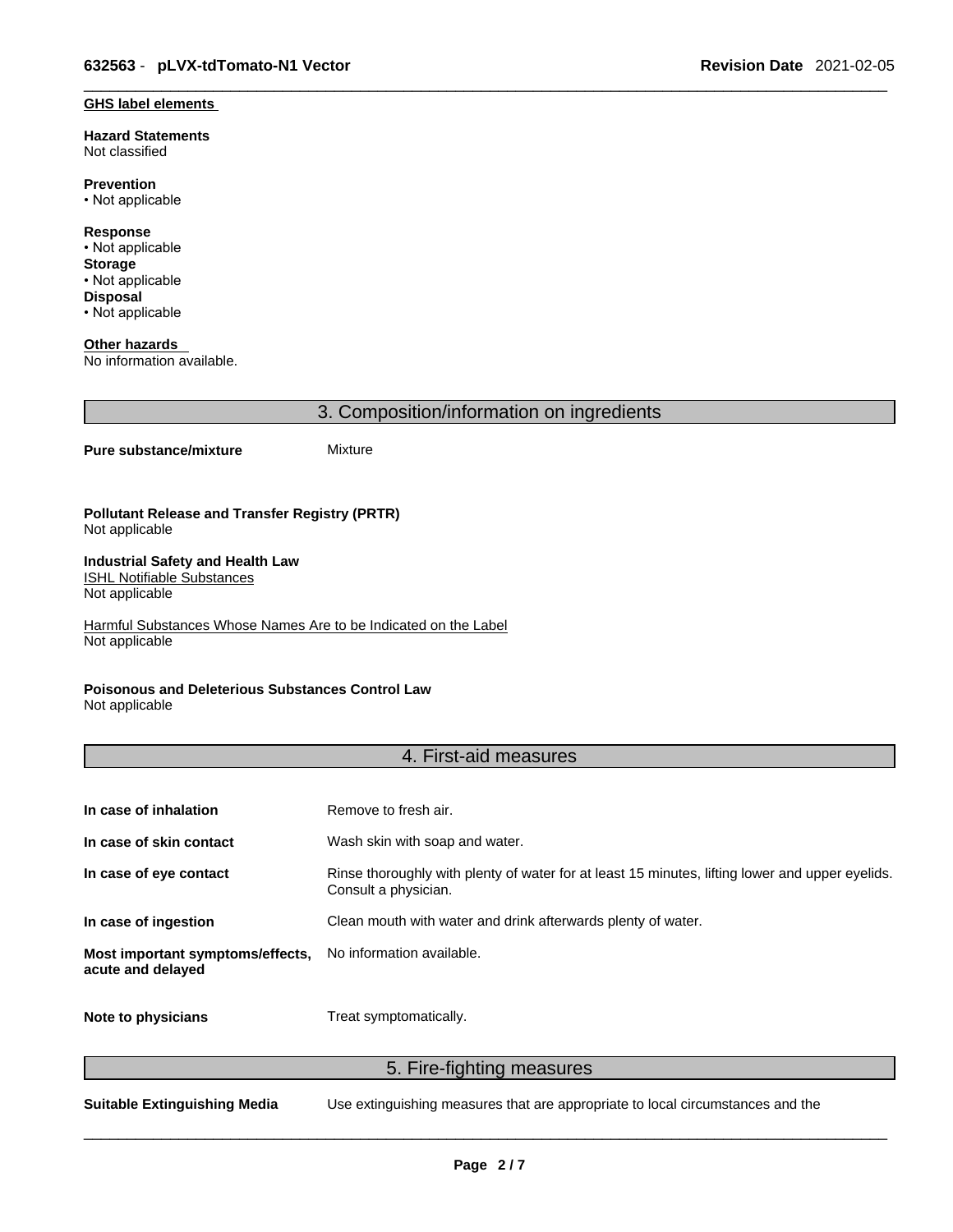|                                                                   | surrounding environment.                                                                                                              |
|-------------------------------------------------------------------|---------------------------------------------------------------------------------------------------------------------------------------|
| Unsuitable extinguishing media                                    | Do not scatter spilled material with high pressure water streams.                                                                     |
| Specific hazards arising from the<br>chemical                     | No information available.                                                                                                             |
| <b>Special Extinguishing Media</b><br><b>Large Fire</b>           | Cool drums with water spray.<br>CAUTION: Use of water spray when fighting fire may be inefficient.                                    |
| Special protective equipment and<br>precautions for fire-fighters | Firefighters should wear self-contained breathing apparatus and full firefighting turnout<br>gear. Use personal protection equipment. |

# 6. Accidental release measures

| Personal precautions, protective<br>equipment and emergency<br>procedures | Ensure adequate ventilation.                                                         |
|---------------------------------------------------------------------------|--------------------------------------------------------------------------------------|
| For emergency responders                                                  | Use personal protection recommended in Section 8.                                    |
| <b>Environmental precautions</b>                                          | See Section 12 for additional Ecological Information.                                |
| <b>Methods for containment</b>                                            | Prevent further leakage or spillage if safe to do so.                                |
| Methods for cleaning up                                                   | Pick up and transfer to properly labeled containers.                                 |
| Prevention of secondary hazards                                           | Clean contaminated objects and areas thoroughly observing environmental regulations. |

# 7. Handling and storage

| <b>Handling</b>           |                                                                          |
|---------------------------|--------------------------------------------------------------------------|
| Advice on safe handling   | Handle in accordance with good industrial hygiene and safety practice.   |
| <b>Storage</b>            |                                                                          |
| <b>Storage Conditions</b> | Keep containers tightly closed in a dry, cool and well-ventilated place. |

# 8. Exposure controls/personal protection

| <b>Engineering controls</b>                                                    | <b>Showers</b><br>Eyewash stations<br>Ventilation systems.                                                                                                                  |
|--------------------------------------------------------------------------------|-----------------------------------------------------------------------------------------------------------------------------------------------------------------------------|
| <b>Exposure guidelines</b>                                                     | This product, as supplied, does not contain any hazardous materials with occupational<br>exposure limits established by the region specific regulatory bodies.              |
| <b>Biological occupational exposure</b><br><b>limits</b>                       | This product, as supplied, does not contain any hazardous materials with biological limits<br>established by the region specific regulatory bodies                          |
| <b>Environmental exposure controls</b><br><b>Personal Protective Equipment</b> | No information available.                                                                                                                                                   |
| <b>Respiratory protection</b>                                                  | No protective equipment is needed under normal use conditions. If exposure limits are<br>exceeded or irritation is experienced, ventilation and evacuation may be required. |
| <b>Eye/face protection</b>                                                     | No special protective equipment required.                                                                                                                                   |
| Skin and body protection                                                       | No special protective equipment required.                                                                                                                                   |
|                                                                                |                                                                                                                                                                             |

# 9. Physical and chemical properties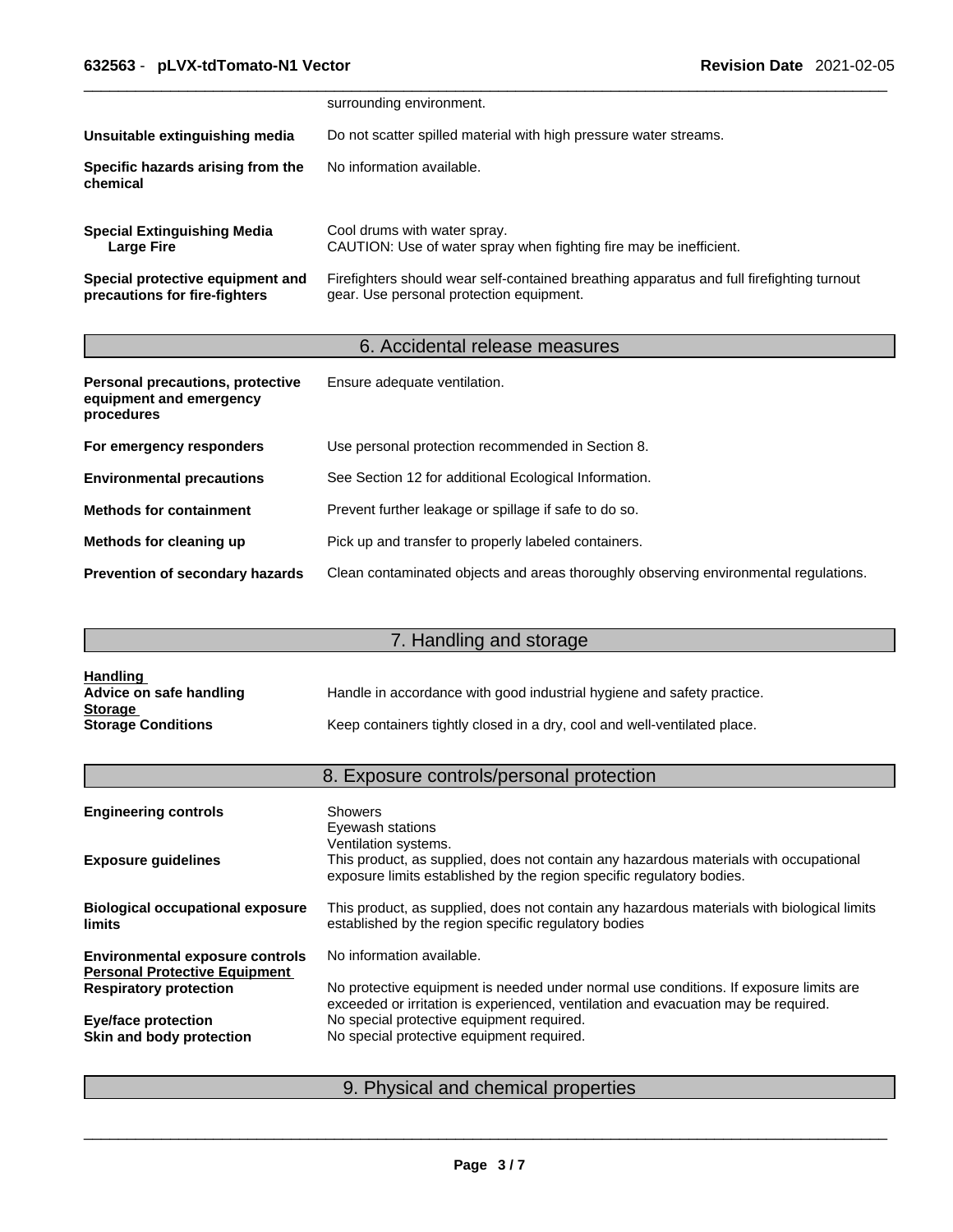### **Information on basic physical and chemical properties**

| Appearance                                                                       | Clear, colorless         |                          |  |
|----------------------------------------------------------------------------------|--------------------------|--------------------------|--|
| <b>Physical state</b>                                                            | Liquid                   |                          |  |
| Color                                                                            | Clear                    |                          |  |
| Odor                                                                             | Odorless                 |                          |  |
| Odor Threshold                                                                   | No information available |                          |  |
| <b>Property</b>                                                                  | <b>Values</b>            | Remarks • Method         |  |
| Melting point / freezing point                                                   |                          | No information available |  |
| Boiling point/boiling range (°C)                                                 |                          | No information available |  |
| Flammability (solid, gas)                                                        |                          | No information available |  |
| Upper/lower flammability or explosive limits<br><b>Upper flammability limit:</b> |                          |                          |  |
| Lower flammability limit:                                                        |                          |                          |  |
| <b>Flash point</b>                                                               |                          | ASTM D 56                |  |
| <b>Evaporation Rate</b>                                                          |                          | No information available |  |
| <b>Autoignition temperature</b>                                                  |                          | No information available |  |
| <b>Decomposition temperature</b>                                                 |                          | No information available |  |
| рH                                                                               |                          | No information available |  |
| Viscositv                                                                        |                          |                          |  |
| <b>Kinematic viscosity</b>                                                       |                          | No information available |  |
| <b>Dynamic Viscosity</b>                                                         |                          | No information available |  |
| Water solubility                                                                 |                          | No information available |  |
| Solubility in other solvents                                                     |                          | No information available |  |
| <b>Partition Coefficient</b>                                                     |                          | No information available |  |
| (n-octanol/water)                                                                |                          |                          |  |
| Vapor pressure                                                                   |                          | No information available |  |
| <b>Vapor density</b>                                                             |                          | No information available |  |
| <b>Relative density</b>                                                          |                          | No information available |  |
| <b>Particle characteristics</b>                                                  |                          |                          |  |
| <b>Particle Size</b>                                                             |                          | Not applicable           |  |
| <b>Particle Size Distribution</b>                                                |                          | Not applicable           |  |
| Other information                                                                |                          |                          |  |

**Explosive properties**<br> **Oxidizing properties**<br>
No information available **Oxidizing properties** 

## 10. Stability and reactivity

**Reactivity Reactivity Reactivity Chemical stability No information available.**<br> **Chemical stability Reaction** Stable under normal cond Stable under normal conditions.<br>None under normal processing. **Possibility of hazardous reactions Incompatible materials** None known based on information supplied. **Hazardous Decomposition Products** None known based on information supplied. **Explosion Data Sensitivity to static discharge** None.

**Sensitivity to mechanical impact** None.

### 11. Toxicological information

### **Acute toxicity**

#### **Numerical measures of toxicity - Product Information**

0.79164 % of the mixture consists of ingredient(s) of unknown acute oral toxicity  $0.79164$  % of the mixture consists of ingredient(s) of unknown acute dermal toxicity 0.79164 % of the mixture consists of ingredient(s) of unknown acute inhalation toxicity (gas) 0.79164 % of the mixture consists of ingredient(s) of unknown acute inhalation toxicity (vapor) 0.79164 % of the mixture consists of ingredient(s) of unknown acute inhalation toxicity (dust/mist)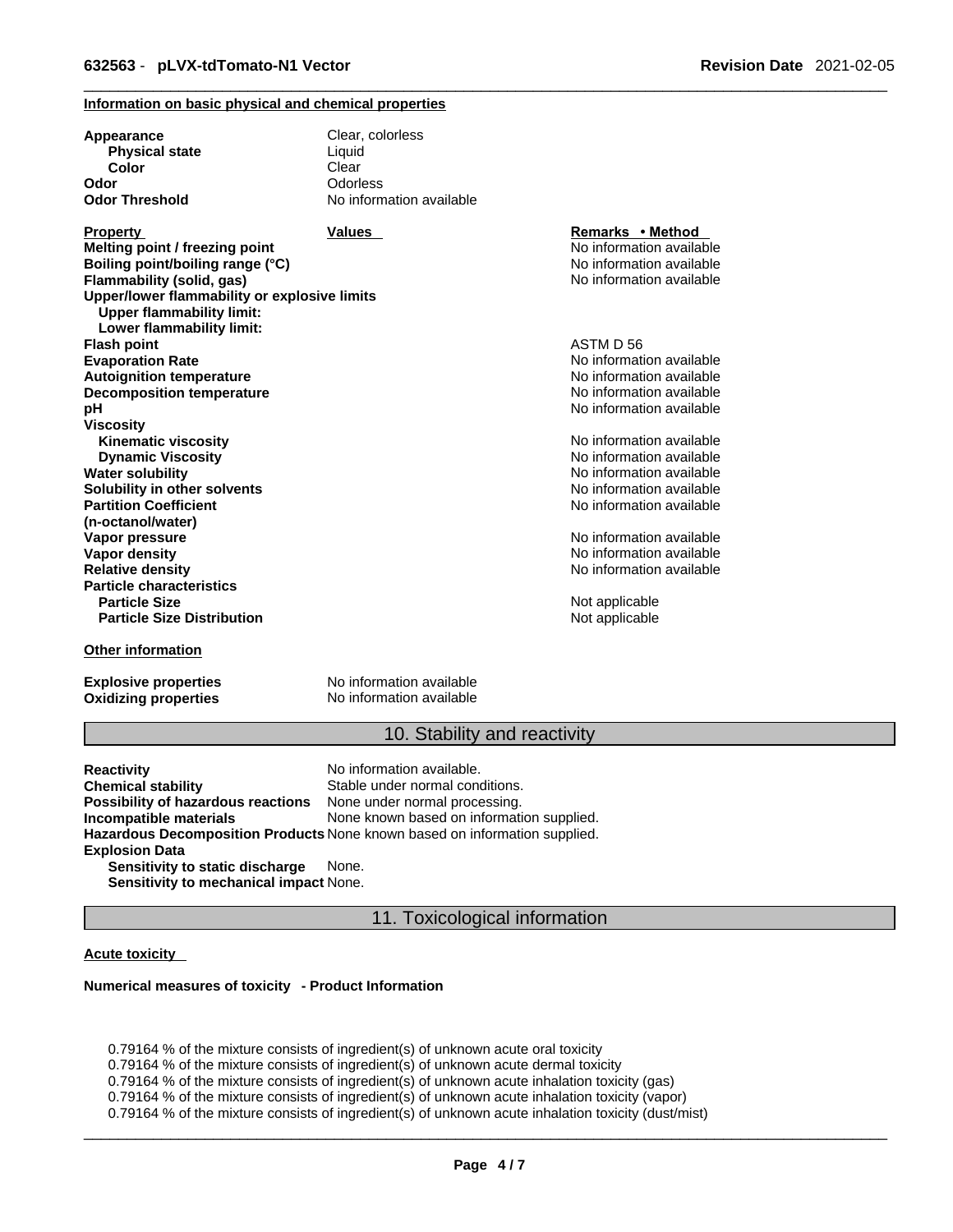| <b>Symptoms</b>                   | No information available.                                                                      |
|-----------------------------------|------------------------------------------------------------------------------------------------|
| <b>Product Information</b>        |                                                                                                |
| Ingestion                         | Specific test data for the substance or mixture is not available.                              |
| Inhalation                        | Specific test data for the substance or mixture is not available.                              |
| <b>Skin contact</b>               | Specific test data for the substance or mixture is not available.                              |
| Eye contact                       | Specific test data for the substance or mixture is not available.                              |
| <b>Skin corrosion/irritation</b>  | Based on available data, the classification criteria are not met. Classification not possible. |
| Serious eye damage/eye irritation | Based on available data, the classification criteria are not met. Classification not possible. |
| Respiratory or skin sensitization | Classification not possible.                                                                   |
| <b>Germ cell mutagenicity</b>     | Based on available data, the classification criteria are not met. Classification not possible. |
| Carcinogenicity                   | Based on available data, the classification criteria are not met. Classification not possible. |
| <b>Reproductive toxicity</b>      | Based on available data, the classification criteria are not met. Classification not possible. |
| <b>STOT - single exposure</b>     | Based on available data, the classification criteria are not met. Classification not possible. |
| STOT - repeated exposure          | Based on available data, the classification criteria are not met. Classification not possible. |
| <b>Aspiration hazard</b>          | Based on available data, the classification criteria are not met. Classification not possible. |

| 12. Ecological information                                                                                                                                                           |                                                                                                     |  |
|--------------------------------------------------------------------------------------------------------------------------------------------------------------------------------------|-----------------------------------------------------------------------------------------------------|--|
| <b>Ecotoxicity</b>                                                                                                                                                                   | Classification not possible.                                                                        |  |
| Percentage for unknown<br>hazards                                                                                                                                                    | 0.79164 % of the mixture consists of component(s) of unknown hazards to the aquatic<br>environment. |  |
| <b>Persistence and degradability</b>                                                                                                                                                 | No information available.                                                                           |  |
| <b>Bioaccumulation</b>                                                                                                                                                               | No information available.                                                                           |  |
| Classification not possible. Based on available data, the classification criteria are not met.<br>Hazardous to the ozone layer<br>No information available.<br>Other adverse effects |                                                                                                     |  |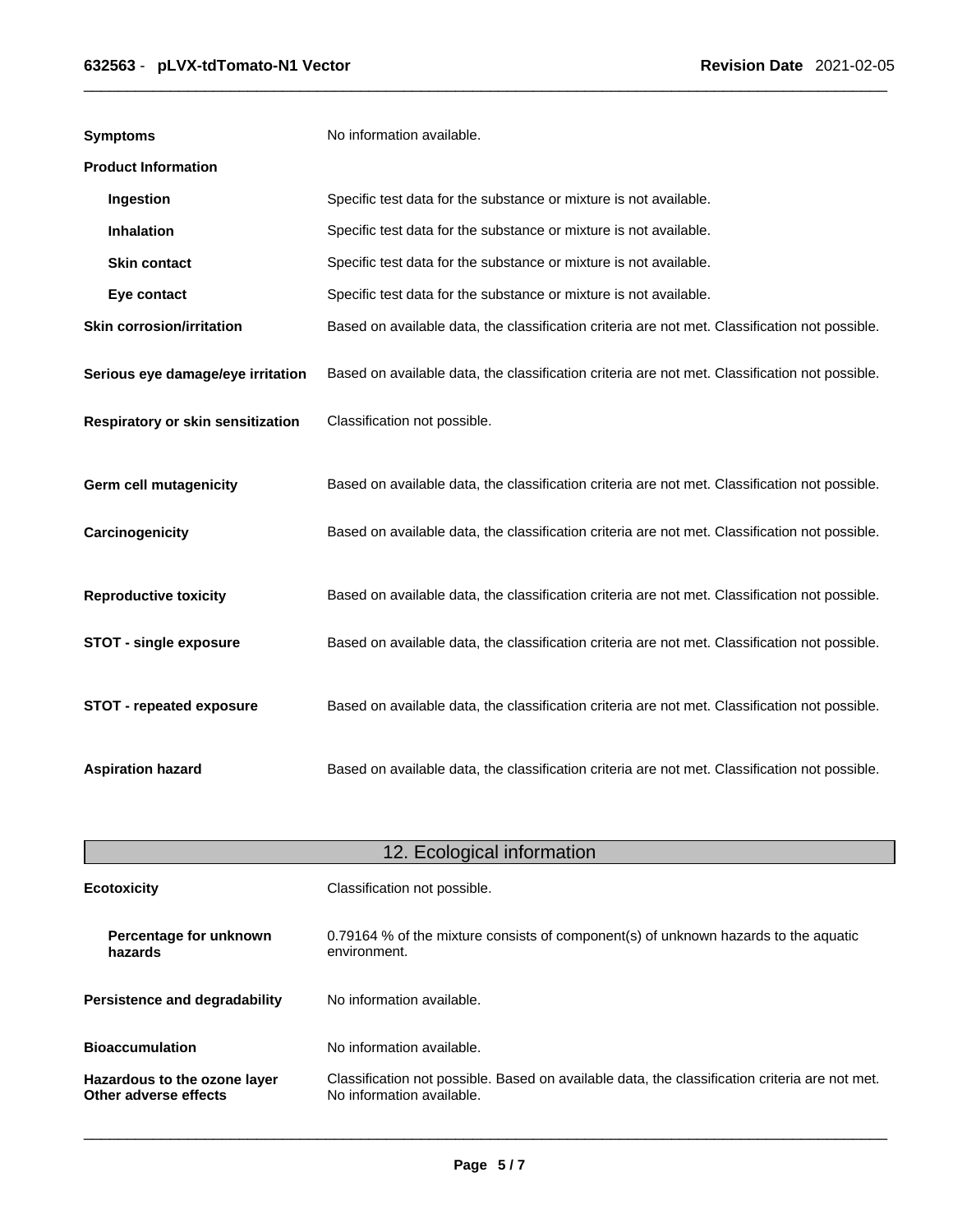|                                                                                                                                                                                                                                                                                                                                                                                                                                                                                                      | 13. Disposal considerations                                                                                        |  |
|------------------------------------------------------------------------------------------------------------------------------------------------------------------------------------------------------------------------------------------------------------------------------------------------------------------------------------------------------------------------------------------------------------------------------------------------------------------------------------------------------|--------------------------------------------------------------------------------------------------------------------|--|
| Waste from residues/unused<br>products                                                                                                                                                                                                                                                                                                                                                                                                                                                               | Dispose of in accordance with local regulations. Dispose of waste in accordance with<br>environmental legislation. |  |
| <b>Contaminated packaging</b><br>Do not reuse empty containers.                                                                                                                                                                                                                                                                                                                                                                                                                                      |                                                                                                                    |  |
|                                                                                                                                                                                                                                                                                                                                                                                                                                                                                                      | 14. Transport information                                                                                          |  |
| <b>IMDG</b>                                                                                                                                                                                                                                                                                                                                                                                                                                                                                          | Not regulated                                                                                                      |  |
| <b>ADR</b>                                                                                                                                                                                                                                                                                                                                                                                                                                                                                           | Not regulated                                                                                                      |  |
| <b>IATA</b>                                                                                                                                                                                                                                                                                                                                                                                                                                                                                          | Not regulated                                                                                                      |  |
| Japan                                                                                                                                                                                                                                                                                                                                                                                                                                                                                                | Not regulated                                                                                                      |  |
|                                                                                                                                                                                                                                                                                                                                                                                                                                                                                                      | 15. Regulatory information                                                                                         |  |
| <b>National regulations</b>                                                                                                                                                                                                                                                                                                                                                                                                                                                                          |                                                                                                                    |  |
| <b>Pollutant Release and Transfer Registry (PRTR)</b><br>Not applicable                                                                                                                                                                                                                                                                                                                                                                                                                              |                                                                                                                    |  |
| <b>Industrial Safety and Health Law</b><br>Not applicable<br><b>ISHL Notifiable Substances</b><br>Not applicable                                                                                                                                                                                                                                                                                                                                                                                     |                                                                                                                    |  |
| <b>Poisonous and Deleterious Substances Control Law</b><br>Not applicable                                                                                                                                                                                                                                                                                                                                                                                                                            |                                                                                                                    |  |
| <b>Fire Service Law:</b><br>Not applicable                                                                                                                                                                                                                                                                                                                                                                                                                                                           |                                                                                                                    |  |
| Not applicable                                                                                                                                                                                                                                                                                                                                                                                                                                                                                       | Act on the Evaluation of Chemical Substances and Regulation of Their Manufacture, etc. (CSCL)                      |  |
| Act on Prevention of Marine Pollution and Maritime Disaster<br>Not applicable                                                                                                                                                                                                                                                                                                                                                                                                                        |                                                                                                                    |  |
| <b>International Regulations</b>                                                                                                                                                                                                                                                                                                                                                                                                                                                                     |                                                                                                                    |  |
|                                                                                                                                                                                                                                                                                                                                                                                                                                                                                                      | The Stockholm Convention on Persistent Organic Pollutants Not applicable                                           |  |
| The Rotterdam Convention Not applicable                                                                                                                                                                                                                                                                                                                                                                                                                                                              |                                                                                                                    |  |
| <b>International Inventories</b><br><b>IECSC</b>                                                                                                                                                                                                                                                                                                                                                                                                                                                     |                                                                                                                    |  |
| Legend:<br>TSCA - United States Toxic Substances Control Act Section 8(b) Inventory<br><b>DSL/NDSL</b> - Canadian Domestic Substances List/Non-Domestic Substances List<br><b>ENCS</b> - Japan Existing and New Chemical Substances<br><b>IECSC</b> - China Inventory of Existing Chemical Substances<br><b>KECL</b> - Korean Existing and Evaluated Chemical Substances<br>PICCS - Philippines Inventory of Chemicals and Chemical Substances<br>AICS - Australian Inventory of Chemical Substances | EINECS/ELINCS - European Inventory of Existing Chemical Substances/European List of Notified Chemical Substances   |  |